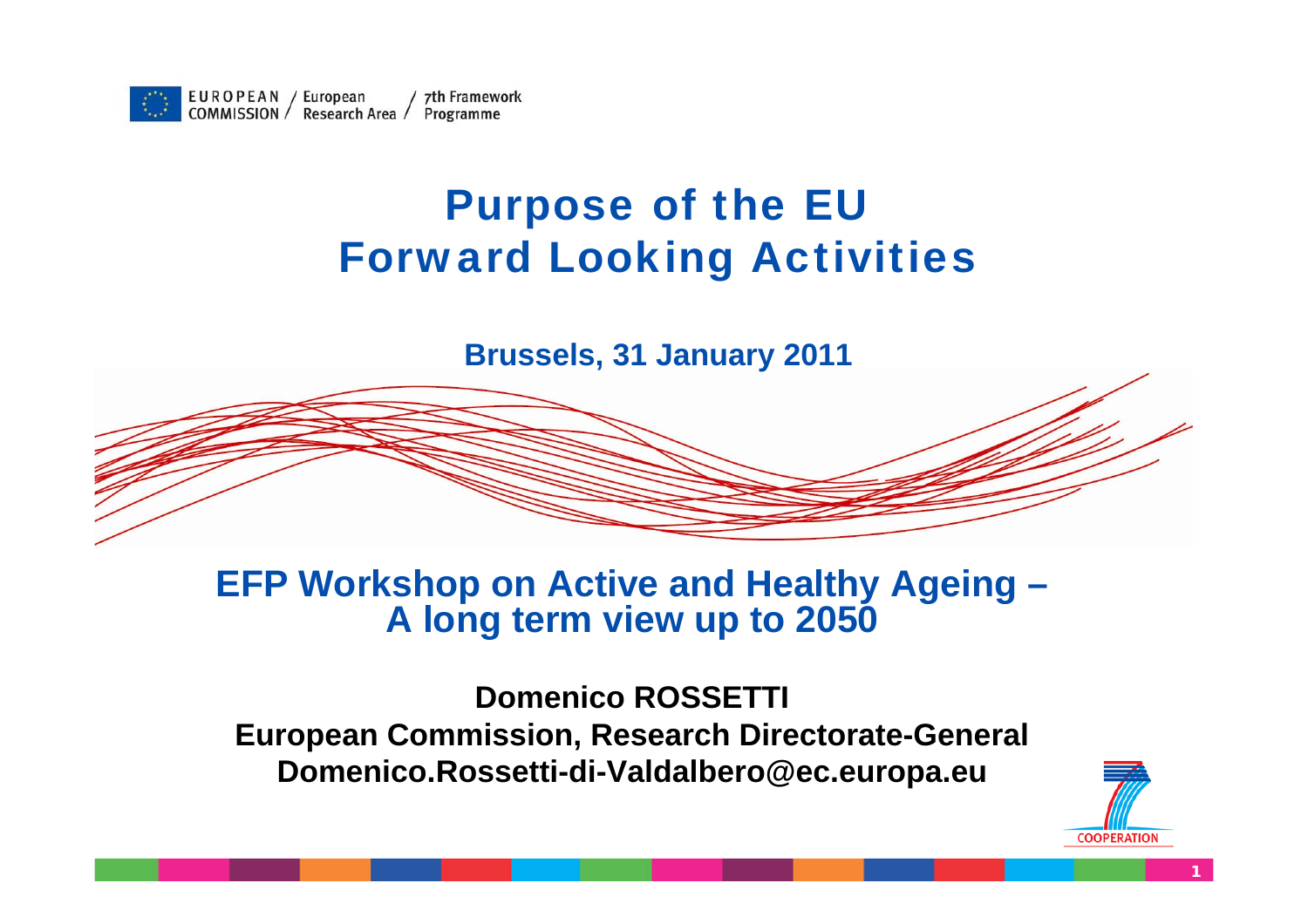# Why Forward Looking Activities?

- ¾ **To advise on the main changes and challenges that the World and Europe will have to face in the next decades**
- ¾ **To tackle the EU long-term issues such as ageing, globalisation, infrastructure, energy transition and climate change**
- ¾ **To identify clues of potential future societal challenges**
- ¾ **To provide new reflexion and imaginative thoughts to EU decision-makers**

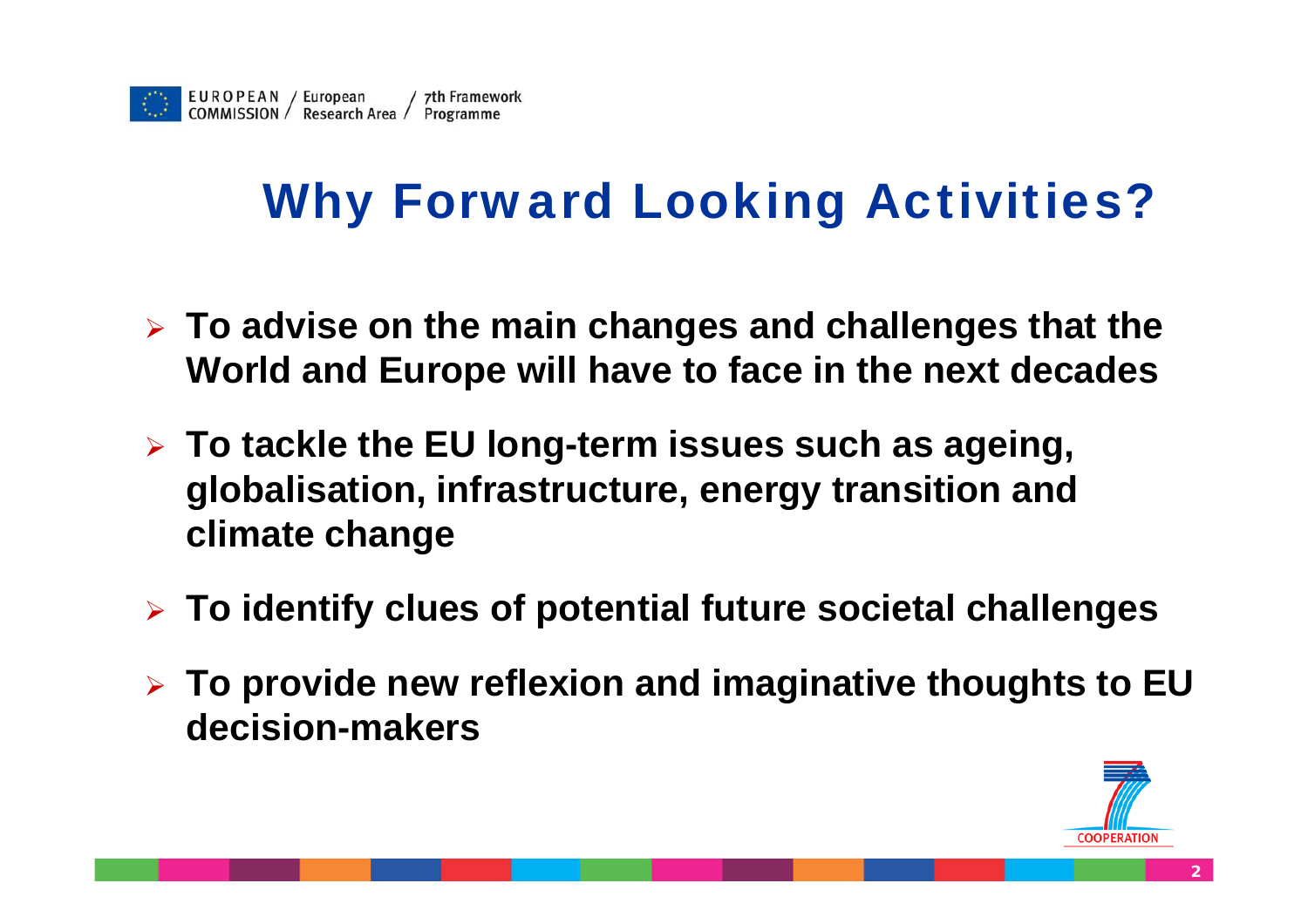

### Some FLA characteristics

- ¾ *Freedom of speech*
- ¾ *Beyond the traditional policy time*
- ¾ *Think out of the box*
- ¾ *Source of inspiration for EU policies*
- ¾ *Qualitative and quantitative approaches*
- ¾ *Futuribles*

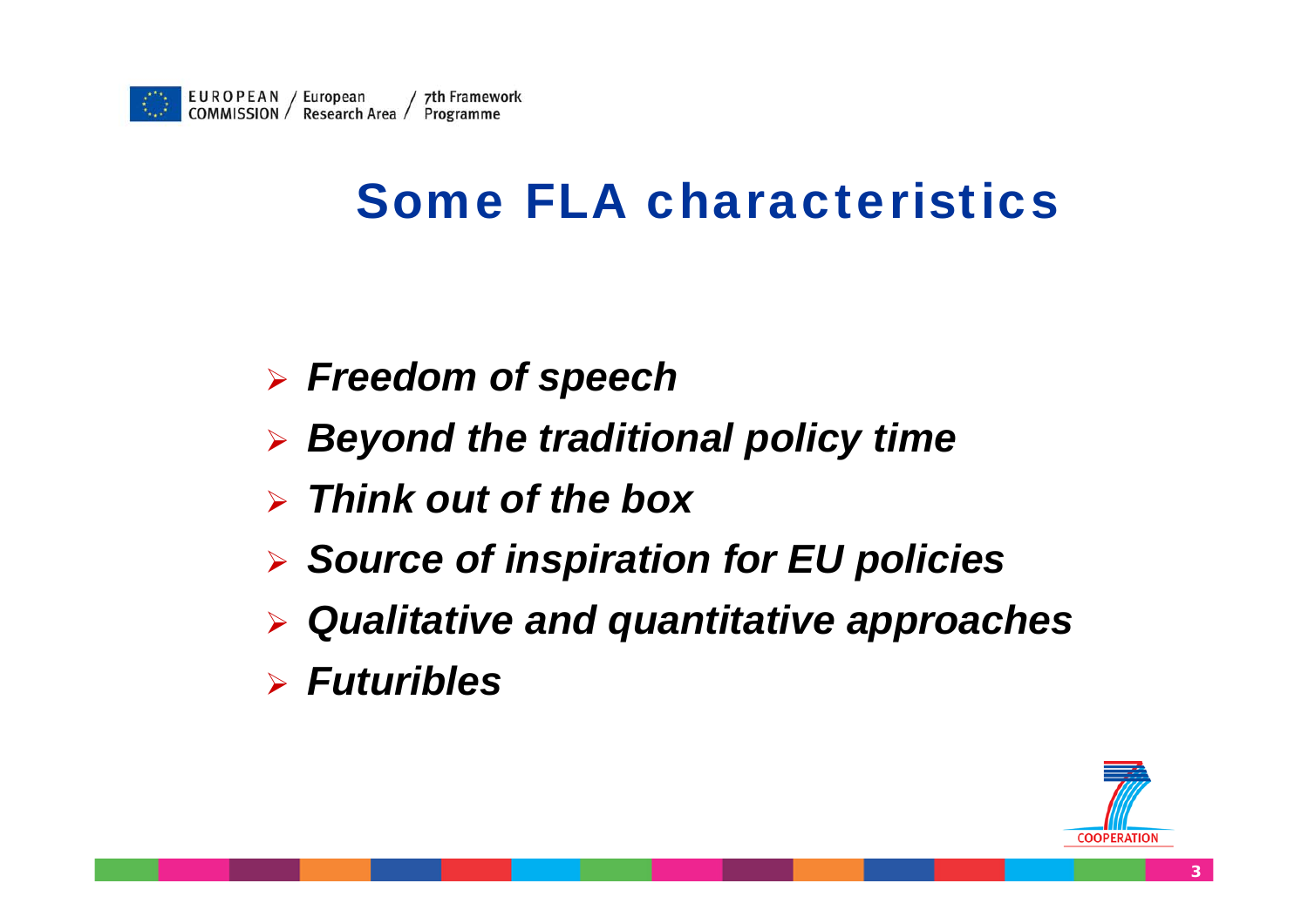#### Europe 2020 Strategy and the 7 EU flagship initiatives

### Smart, Sustainable and Inclusive growth

#### 1. Innovation Union

- 2. Youth on the move
- 3. A digital agenda for Europe
- 4. Resource efficient Europe
- 5. An industrial policy for the globalisation era
- 6. An Agenda for new skills for new jobs
- 7. European Platform against poverty

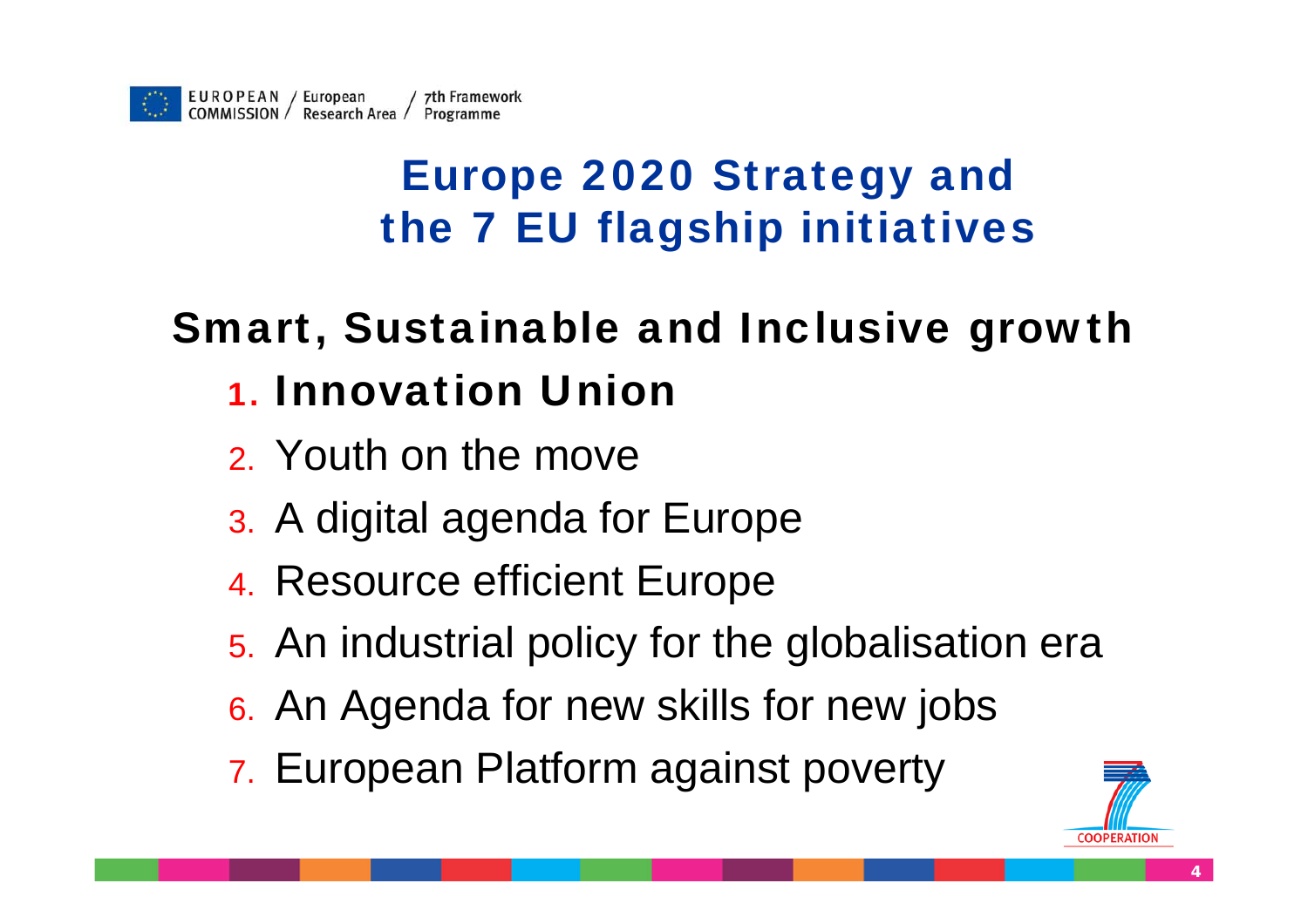## European Innovation Partnerships COM(2010)546

- ¾**Active and healthy ageing**
- ¾ **Smart Cities**
- $\blacktriangleright$ **Water-efficient Europe**
- $\blacktriangleright$  **Sustainable supply of non-energy raw materials for a modern society**
- ¾**Smart mobility for Europe's citizens and business**
- ¾**Agricultural productivity and sustainability**

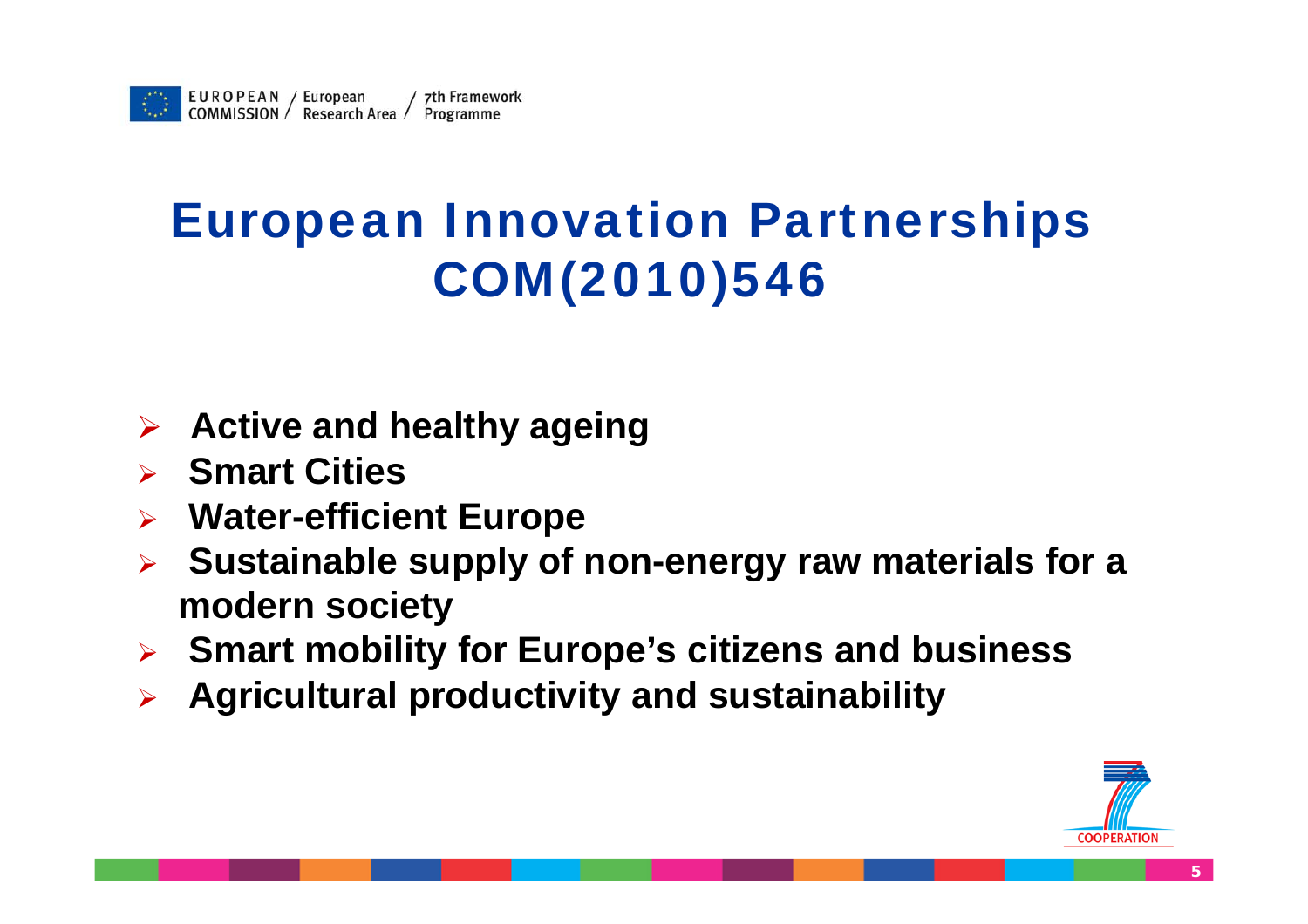## World (ageing) population